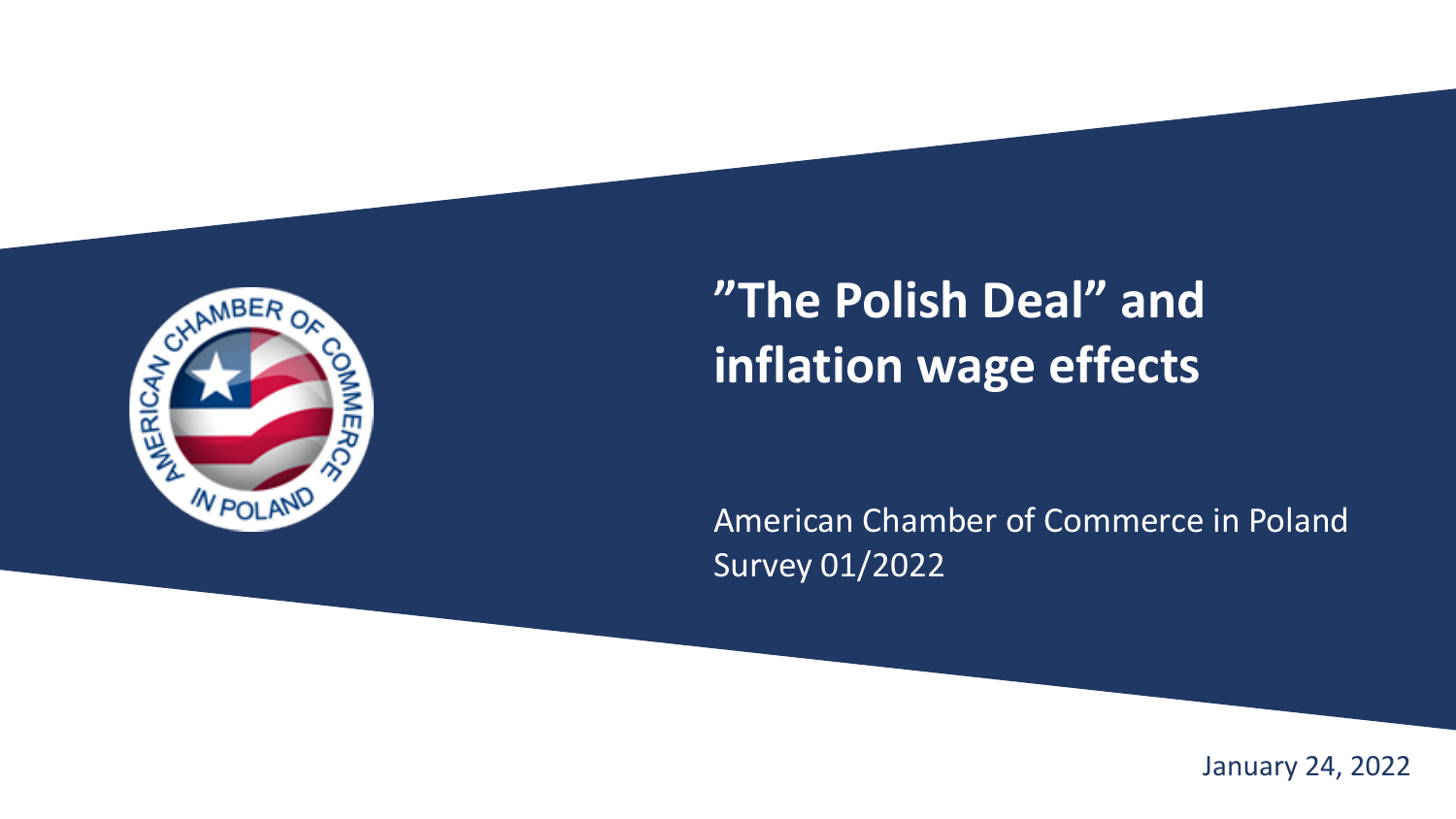

## Survey statistics

- Survey conducted on January 14-19, 2022
- Respondents:
	- AmCham Corporate Members
	- C-Level Executives or HR Managers
- **Responses received: n=69**

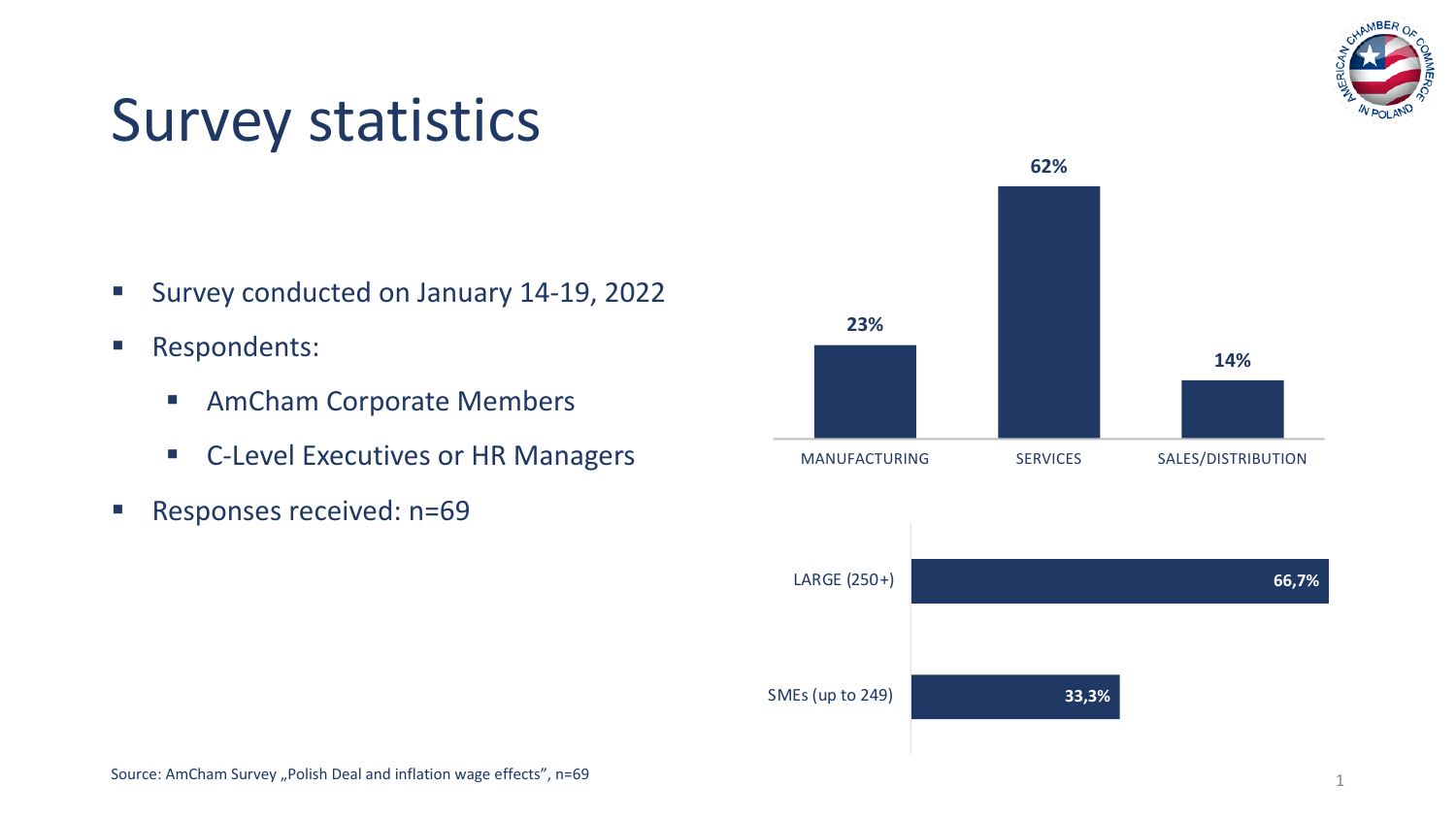

## Survey results: Employment plans

Does your company intend to adjust employment levels in 2022?

#### **American companies in Poland are developing dynamically and plan to raise their workforce.**

- More than half of those surveyed said they intend to increase employment at their companies in 2022.
- One fifth of responding companies will maintain employment, and 14% have no definite plans for employment change.

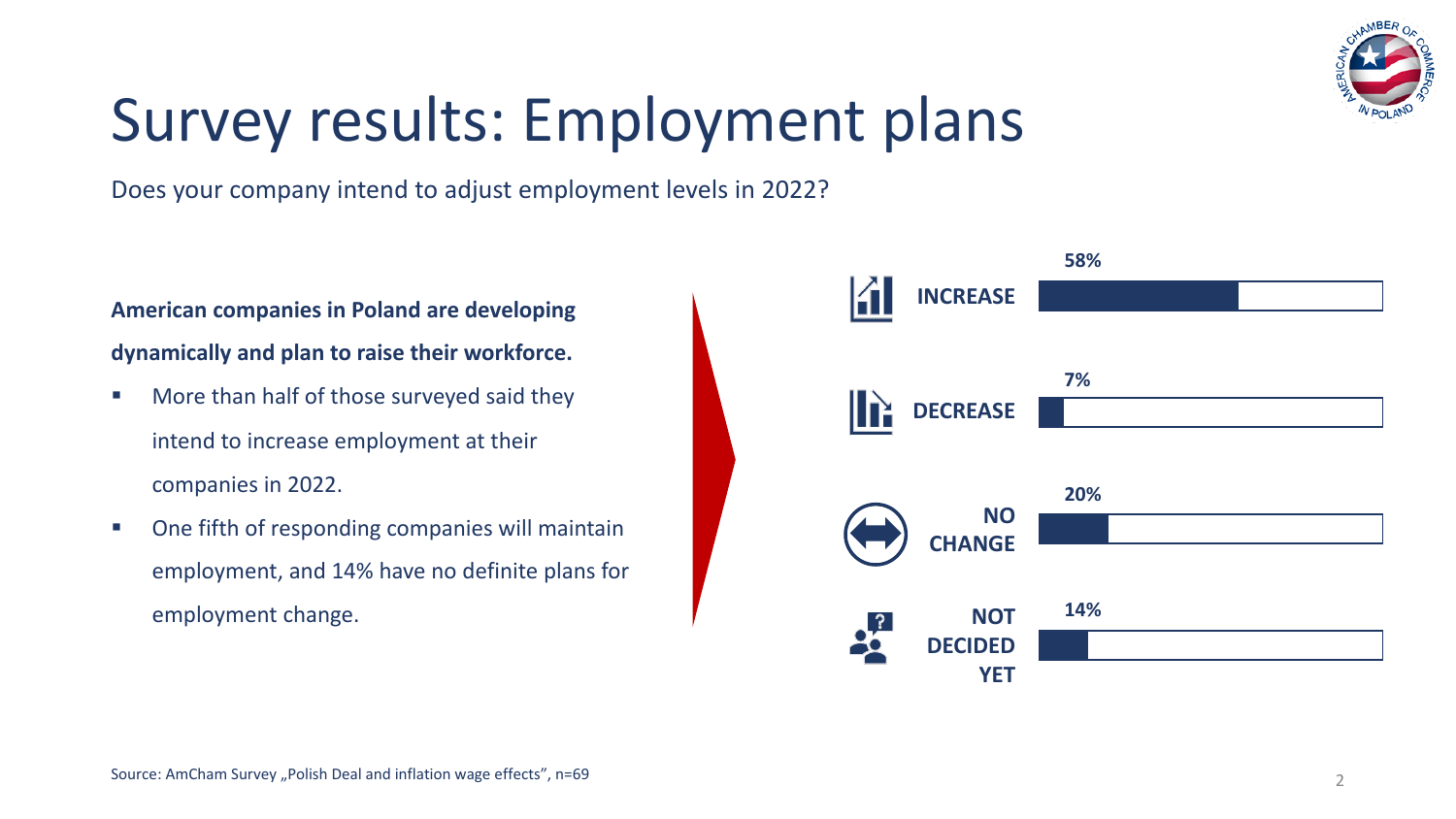

# Survey results: Wage impact mitigation 1/2

Does your company plan to take action to mitigate the wage decline resulting from "the Polish Deal"?

Currently, just over 1/3 of the companies surveyed anticipate mitigating actions to address the impact of "the Polish Deal" and inflation, and the largest share of companies deciding to take any action is indicated in the group of companies in the sales and distribution sector.

**Comments** from the survey respondents indicate that it is too early to make decisions in this regard:

- *"We are currently gathering facts and observing the market."*
- § *"Discussion is still in progress, but the increased taxes impact our team, and we need to review."*

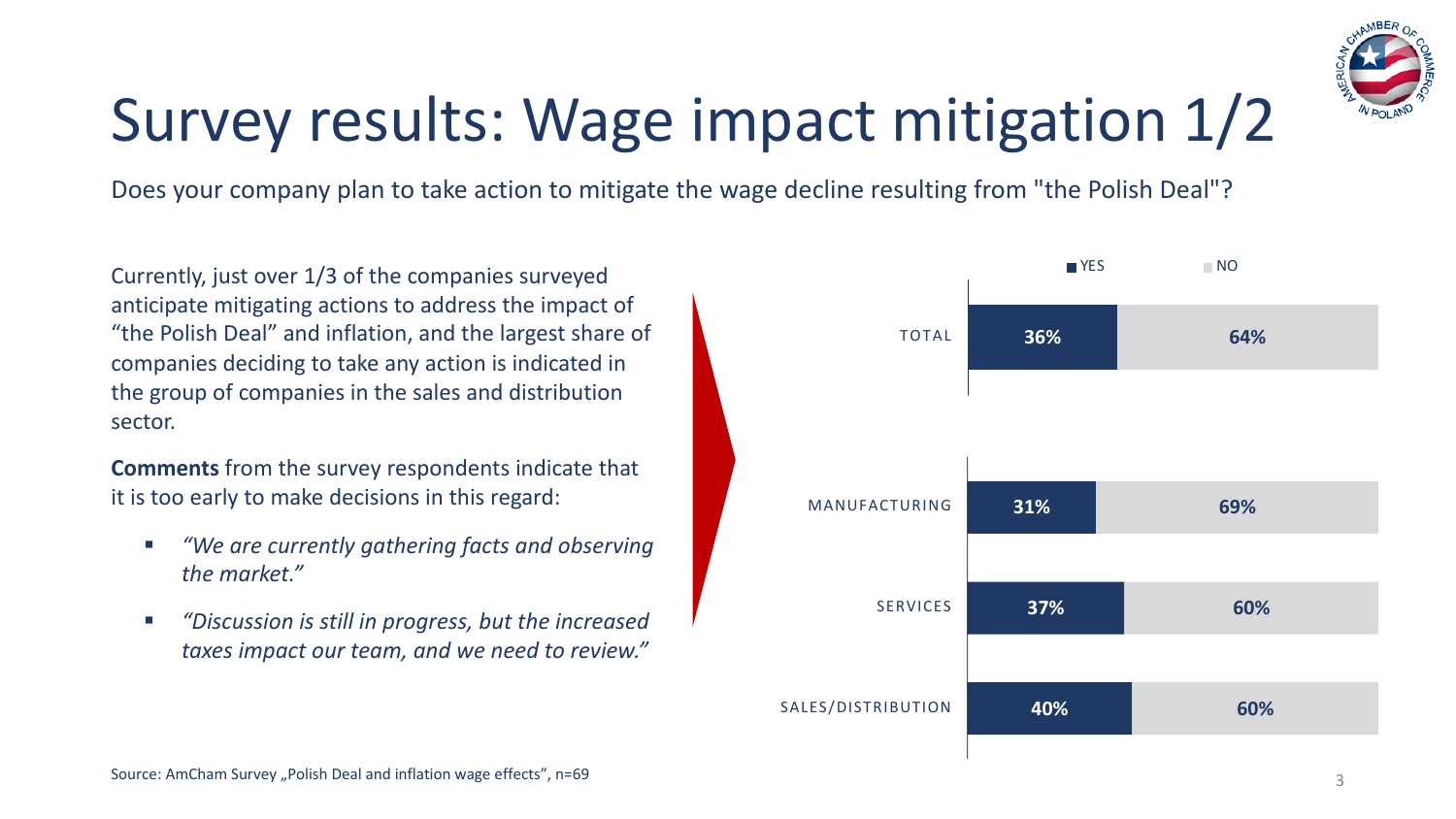

# Survey results: Wage impact mitigation 2/2

What actions does your company plan to take to mitigate wage declines resulting from "the Polish Deal" and inflation?

Most companies who want to mitigate the wage declines have reported possible raises in salaries.

However, according to some **comments**, the remuneration policy depends on specific positions and the original salary level.

- § *"Increases due to "the Polish Deal" will cover only a small group of employees."*
- § *"There is enormous pressure from employees to compensate inflation as well as losses due to "the Polish Deal" for employees with higher salaries."*
- *"We will not have 1-1 compensation for the tax changes. We aim to have an adequate salary review budget to keep the employees satisfied with their salaries (…)."*

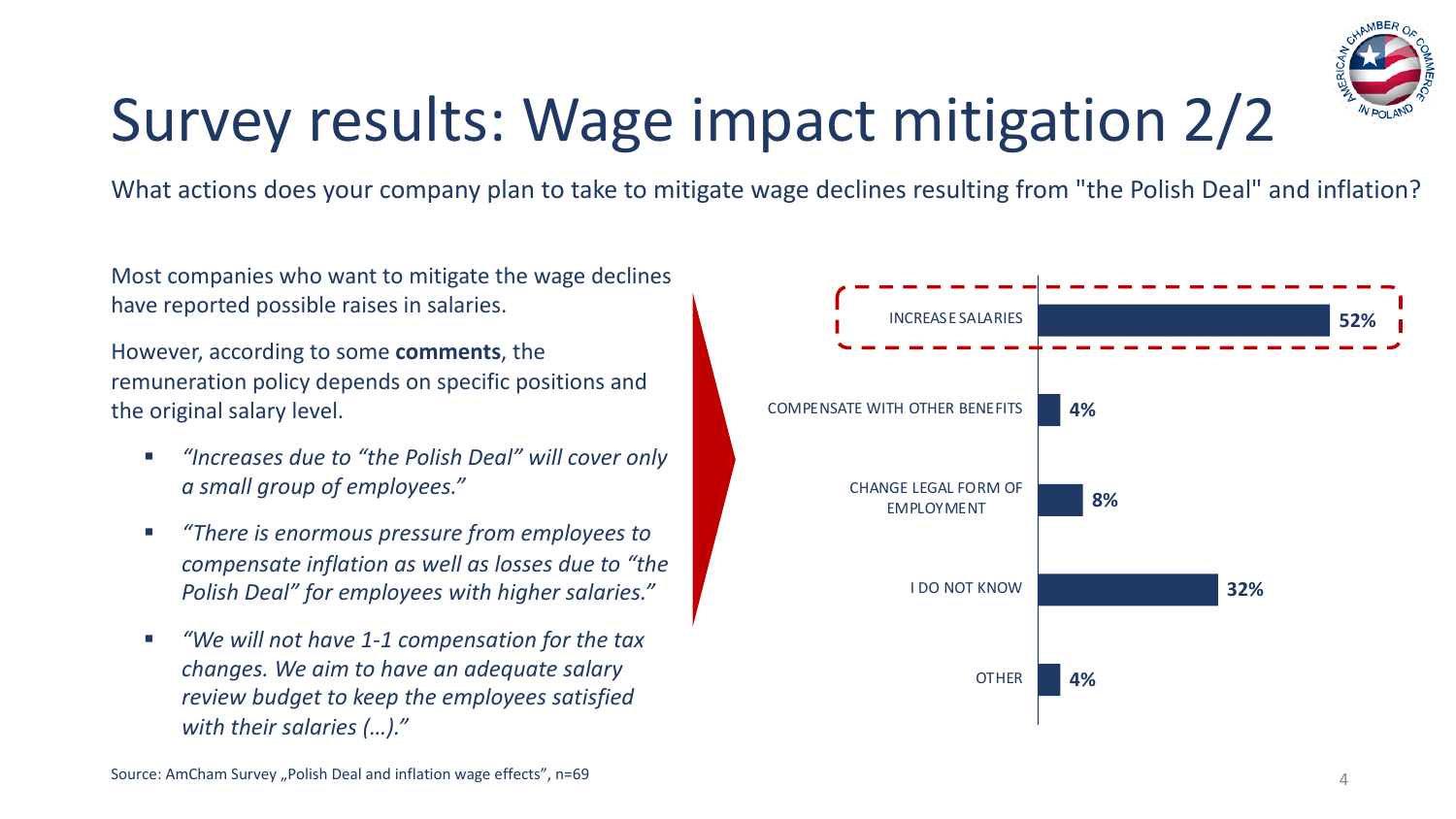

# Survey results: Change in wages

How much will your company increase salaries (%, average) in order to mitigate the wage declines resulting from

"the Polish Deal" and inflation?

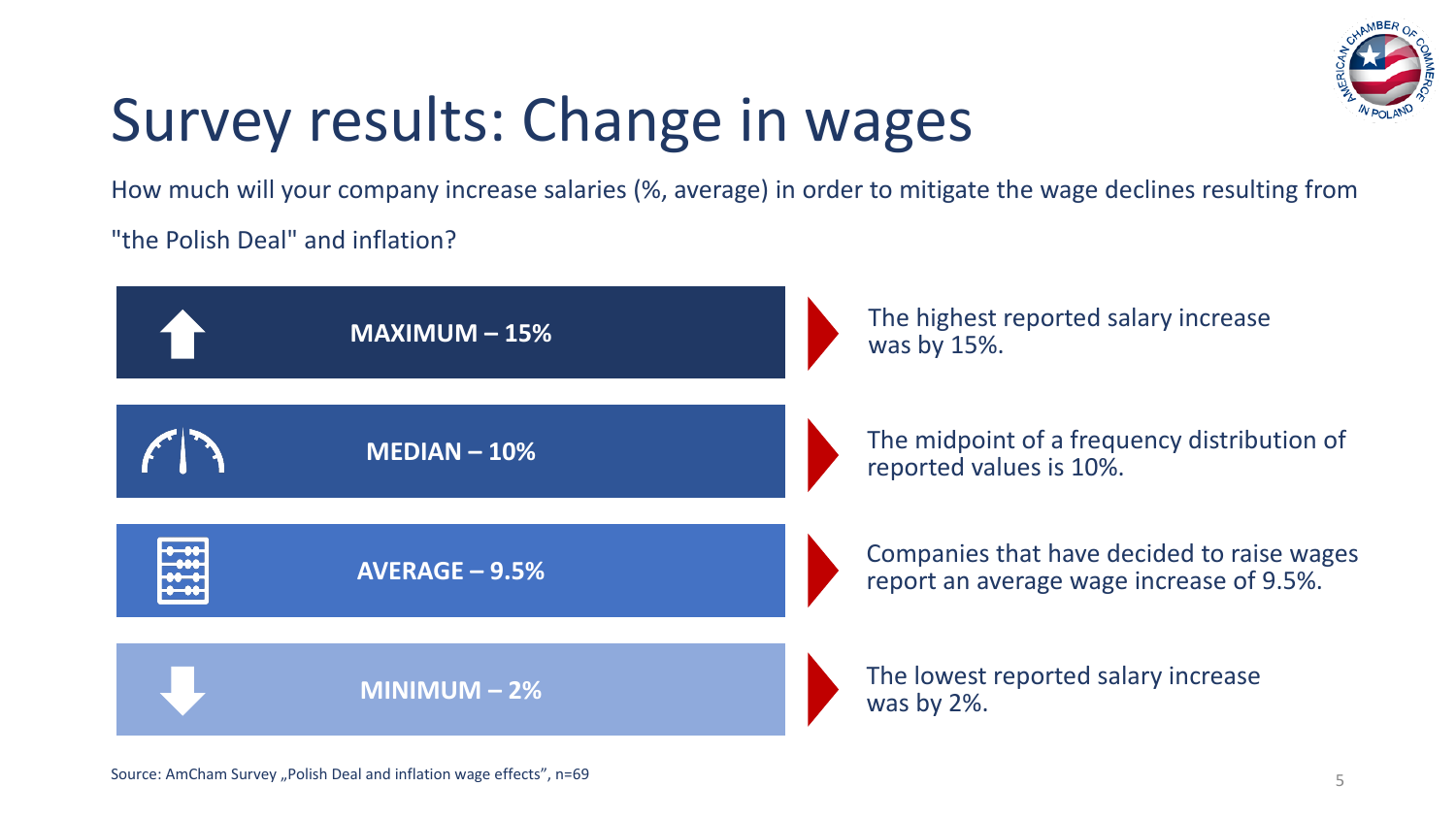

### Comments

#### **Other comments from survey respondents:**

- § *"The Polish demographic means a fast-aging workforce. (…) There needs to be more pro children/family legislation, less ageism (which is a big issue here), more focus on older worker wellness and engagement and additional skilled immigration needed beyond only Ukrainians."*
- *"The war on talent is fierce and we want to continue attracting and retaining the best in the market. Salaries will continue to increase as Poland matures."*
- § *"My company employs highly skilled IT and business consultants and is nearly entirely based on regular employee contracts. I am very much afraid of the employees' personal taxation increase and the tread to our employment structure. (…) Such reform should have been announced and discussed publicly earlier and in detail."*
- § *"The Polish Deal should be declared invalid and closed down."*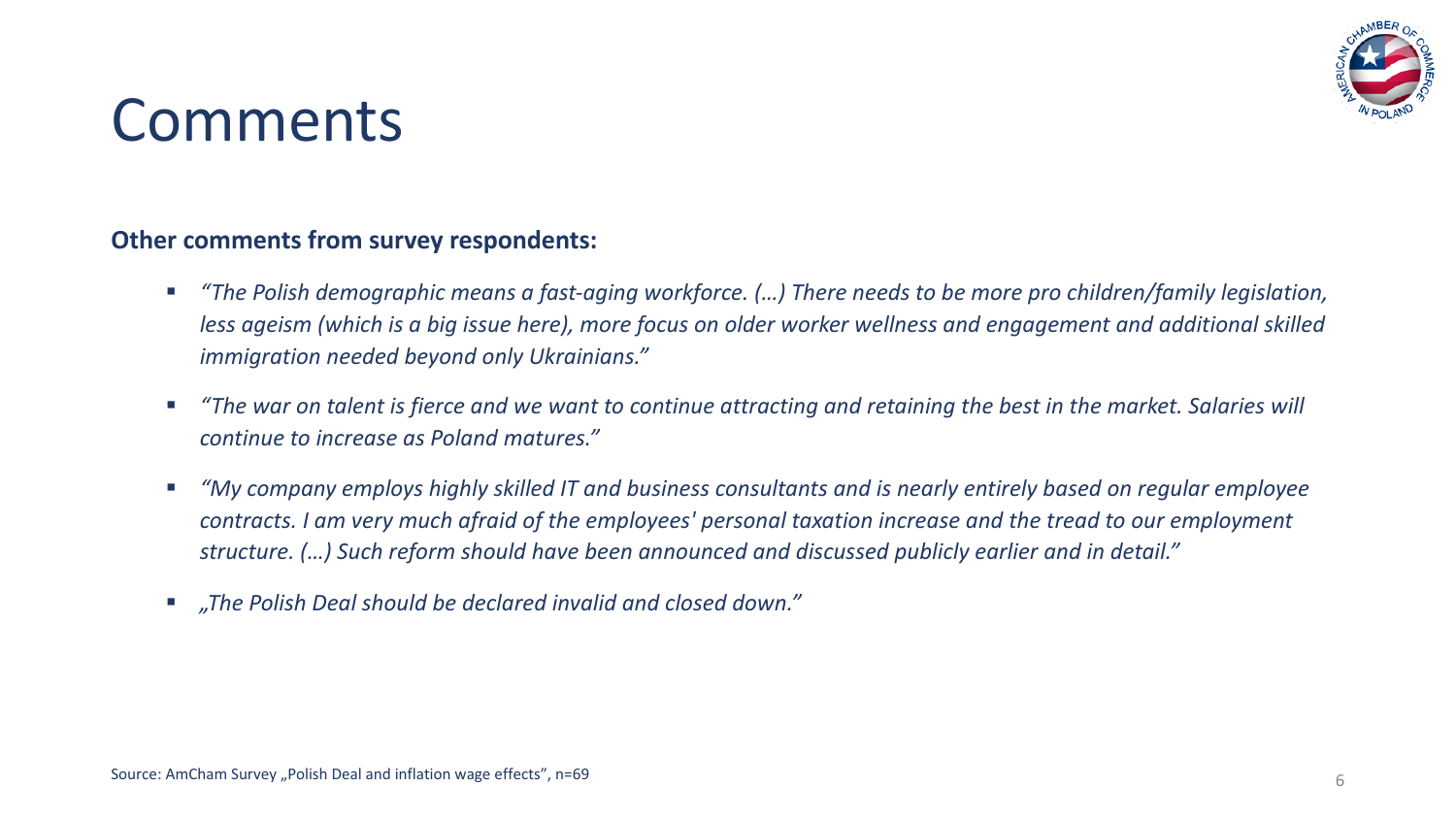

## Concluding remarks

U.S. firms in Poland need more and more workers, and most of those surveyed predict an **increase in hiring** in 2022.

One-third of the companies announced actions to reduce the nuisance of tax changes and inflation, while the remaining respondents are **waiting for the situation to clarify** and for the shaped trend of actual salary changes.

Most reacting companies **declare wage raises** (on average by about 10%). At the same time, it is emphasized that salary changes will depend on the type of positions and the value of original salaries.

The surveyed companies highlight the need to postpone legislation changes to prepare and simplify them appropriately.

**2%**